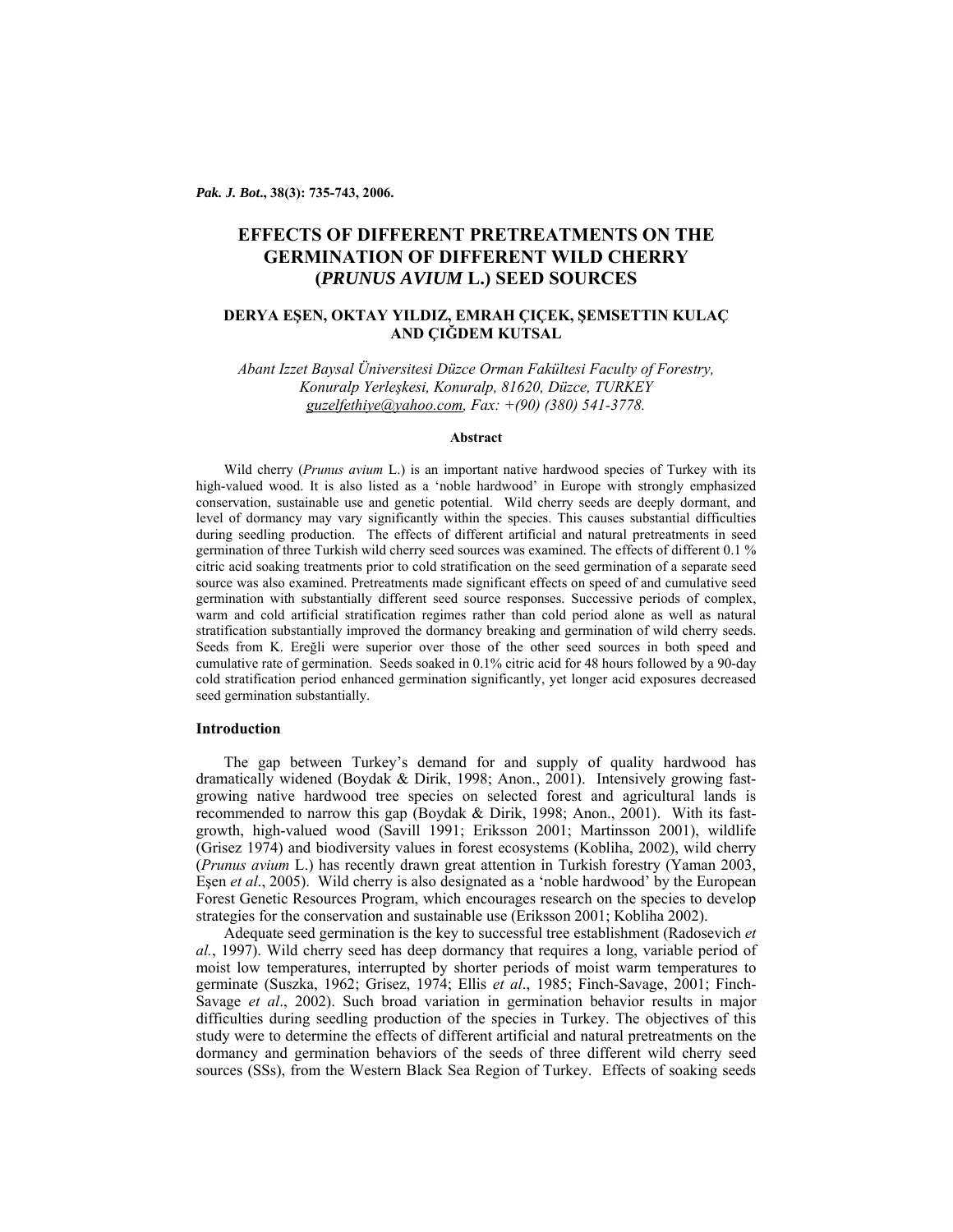in 0.1% citric acid solution for varying periods prior to a standard cold pretreatment on seed germination were also determined in this study. The objective of the study was to determine the pretreatment that would confer the greatest cumulative germination rate for wild cherry during future practices in nurseries and regeneration projects.

## **Materials and Methods**

Mature fruits (i.e., after fruit colors turned from red to dark-red) of three different wild cherry seed sources (SSs) were collected from open-pollinated single mature trees (nearly 30-40 yrs old) growing in the western Black Sea Region of Turkey between July-August, 2003. Of the SSs, the Ereğli SS have mixed fruits from the entire Forest Management Unit of K. Ereğli. The pulps of fruits were cleaned manually, using sand and water. Extracted stones were then dried at room temperature for two days. All stones had been stored in a refrigerator at 3<sup>o</sup>C for 4-5 months until treatments began.

Stones (hereafter called seed unless otherwise stated) were first studied for various physical characteristics (Table 1). Seed moisture contents before the beginning of the pretreatments were calculated using International Seed Testing Association rules for seed testing (Anon., 1999). Mean seed diameter for each seed collection was assessed using 20 randomly sampled seeds. Four random samples of 100 seeds from each SS were used to determine the mean seed soundness i.e., stones with completely developed seeds (Grisez, 1974).

All of the seeds were soaked in dionized water for 24 hours. They were later mixed in 4:1 proportion with a moist peat moss medium (Grisez, 1974) for adequate aeration in large zipped plastic bags that permit gas exchange. Five different periods of cold or warm-and-cold stratifications adapted from Grisez (1974) and Hofman & Steiner (2005, pers. comm.) of the NFV, Germany and the check (no pretreatment at all) were used for this study (Table 2). For cold stratification (CS), the seed bags were stored at  $3^{\circ}C (\pm 2)$  in a cold room. For warm stratification (WS), seed bags were stored in a growth chamber (Nüve ID 501<sup>®</sup>, Nüve, Inc., Ankara, Turkey) at  $20^{\circ}$ C (±0.5). All seed bags were regularly aerated and checked for moisture twice or three times a week. In addition, the seeds of a different SS (Günbaşı) were soaked in 0.1% citric acid solution for varying periods including one, two, three and four day(s) prior to a 90-day CS treatment (Jones 1963; Grisez 1974).

For natural stratification, the seeds were first sown in rows in nursery beds at the Düzce Forest Nursery (40°50'N, 31°10' E, 140 m. asl) at the beginning of November 2003. The nursery had sandy-clayey loamy soil with a pH of 7.2-7.5 in the rooting zone, a mean annual precipitation of  $84 \text{ cm}$ , a mean temperature of  $13^{\circ}$ C (Anon., 1999, 2005). One hundred seeds were used in each of the four replications for each SS. The SSs were randomly assigned to rows. The seeds in the rows were covered using a 1:1:1 mix of peat moss, washed sand, and sheep manure. Germination percentage of each SS was assessed in the late May 2004.

Following the artificial pretreatment, the seeds of each SS and the check treatment (four replicates of 100 seed each) were placed in a moist sand medium in 18-cm glass Petri dishes. The dishes were then placed into the environment-controlled growth chamber ( $20\pm1^{\circ}$ C, Anon., 1999) for germination and kept moist during the germination test. All of the dishes were monitored for germination on days 4, 7, 10, 21, and finally day 28. The seeds with 5 mm long radicles were considered germinated (Anon., 1999). Cumulative germination percentage was calculated as the proportion of germinants on day 28 to the total number of sound seeds used, multiplied by 100.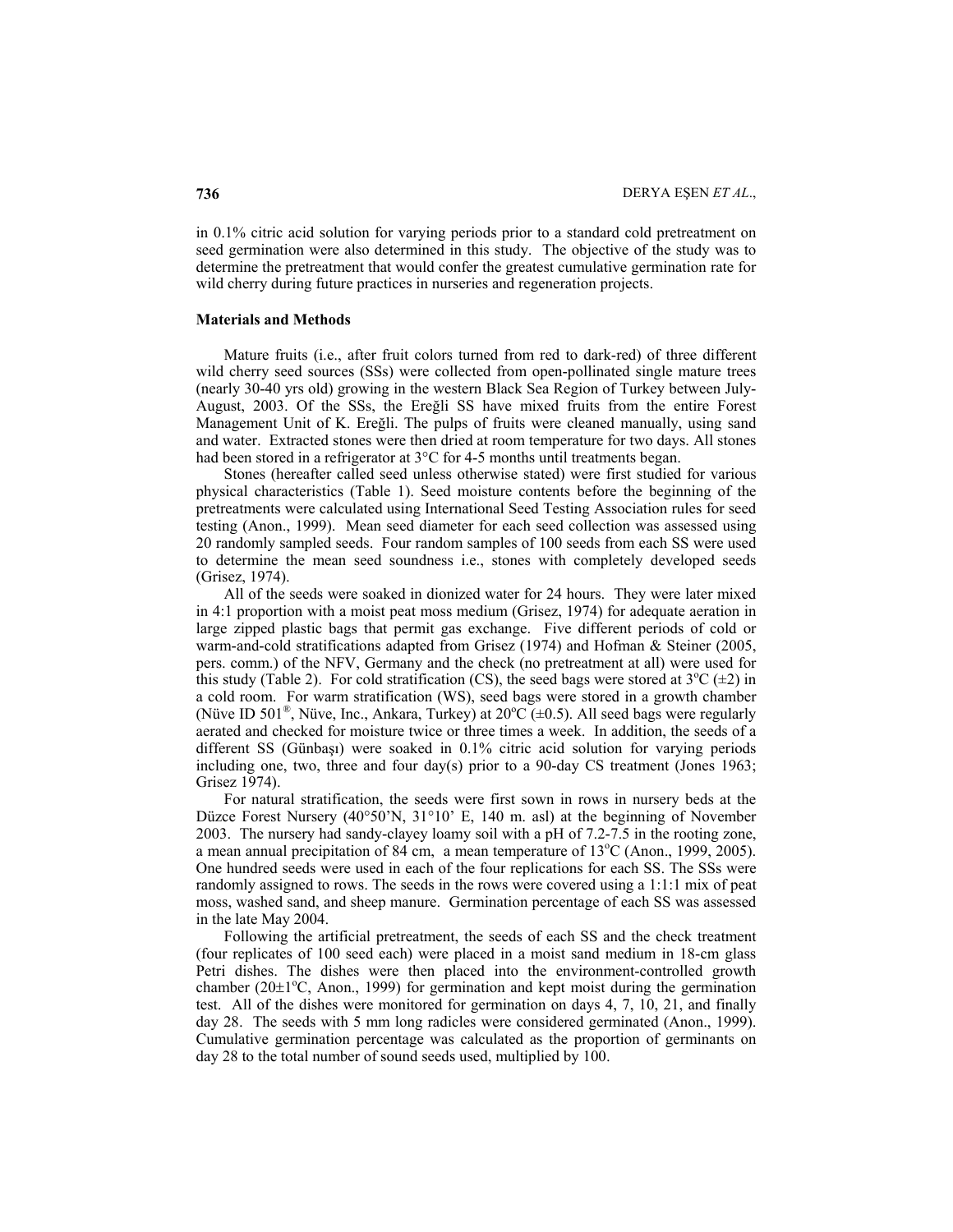|                               |                                             |      | seeds in the western Black Sea Region of Turkey.       |                         |                       |                                      |                        |
|-------------------------------|---------------------------------------------|------|--------------------------------------------------------|-------------------------|-----------------------|--------------------------------------|------------------------|
| Seed source'                  | Elevation Harvest<br>$\widehat{\mathbf{e}}$ | year | The weight per<br>1000 seeds<br>$\widehat{\mathbf{e}}$ | number per<br>Seed<br>ă | Seed diameter<br>(mm) | Moisture of<br>air-dried<br>seed (%) | soundness<br>Seed<br>ම |
| Cumaova, Düzce, Bolu          | 150                                         | 2003 | 147                                                    | 6,789                   | $^{62}$               |                                      | 22                     |
| Karadeniz Ereğlisi, Zonguldak |                                             | 2003 | $\frac{40}{5}$                                         | 7,138                   | $\widetilde{\circ}$   |                                      | 5                      |
| Pınarbaşı, Kastamonu          | 800                                         | 2003 | 199                                                    | 5,034                   | 6.8                   |                                      | 43                     |

Table 1. Source locations and various physical characteristics of wild cherry (Prunus avium)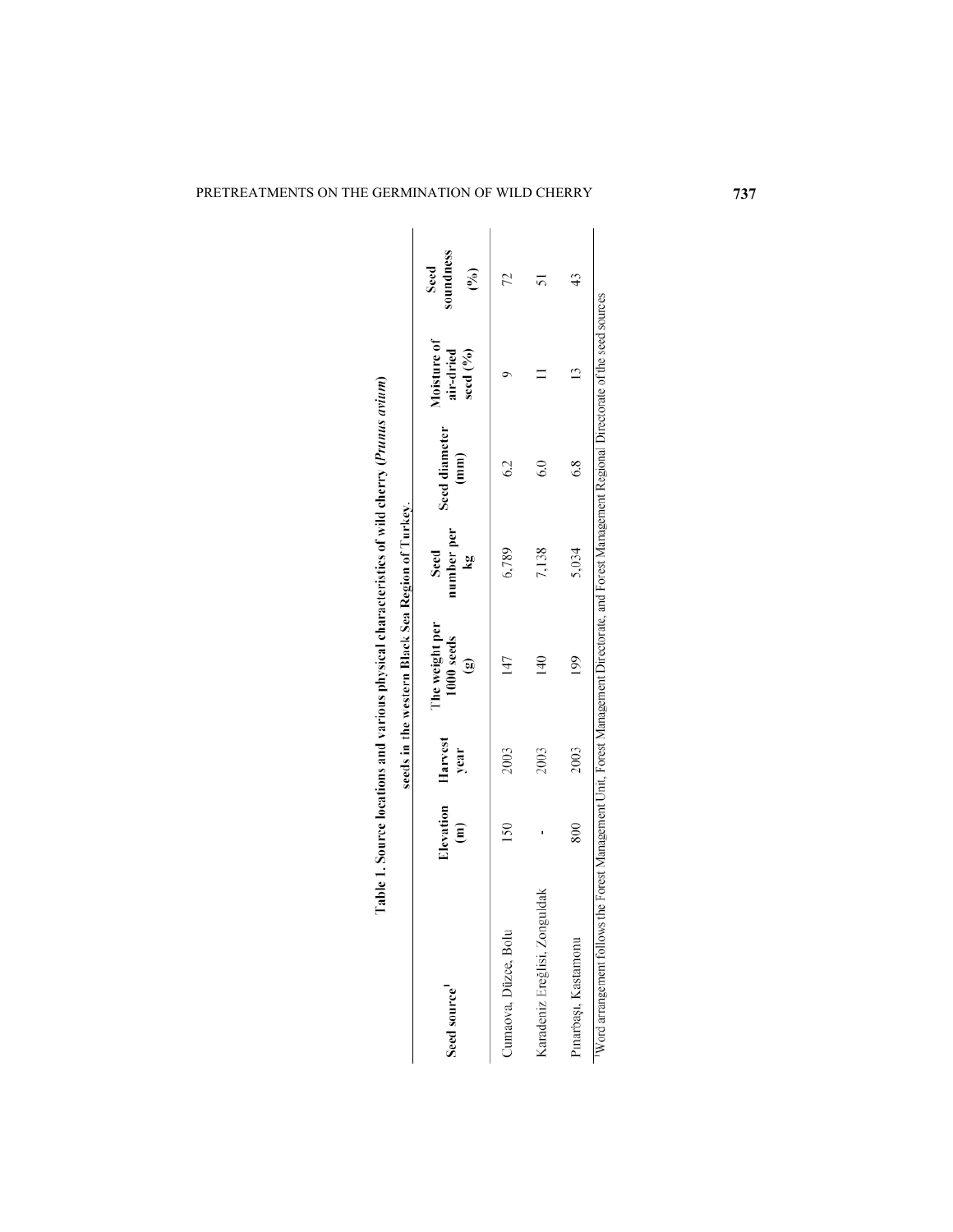**Table 2. Effects of different seed sources and artificial stratification methods on germination of wild cherry (***Prunus avium***) seeds.**

| Pretreatment <sup>1,2</sup>        | Cumaova                                                    | Ereğli                                                 | Pinarbasi          |
|------------------------------------|------------------------------------------------------------|--------------------------------------------------------|--------------------|
|                                    | Germination percentages $(\%)$ and Standard errors $(\pm)$ |                                                        |                    |
| 90DCS                              | 1.2 $a^3 (\pm 0.2)$                                        | 1.5 c $(\pm 1.2)$                                      | 0.3 b $(\pm 0.2)$  |
| $15DWS + 90DCS$                    | 7.7 a $(\pm 1.8)$                                          | 8.2 b $(\pm 1.1)$                                      | 3.4 ab $(\pm 1.2)$ |
| 120DCS                             | 1.5 a $(\pm 0.5)$                                          | 24.8 a $(\pm 4.1)$                                     | 0.5 b $(\pm 0.3)$  |
| $15DWS + 120DCS$                   | 2.2 a $(\pm 1.3)$                                          | pg                                                     | pg                 |
| $20DWS + 15DCS + 15DWS +$<br>85DCS |                                                            | 6.7 a $(\pm 3.1)$ 23.9 a $(\pm 4.3)$ 7.9 a $(\pm 1.8)$ |                    |
| No stratification (the check)      | $\theta$                                                   |                                                        |                    |

<sup>1</sup>The seed-source x pretreatment interaction term was significant after ANOVA ( $p \le 0.05$ )<sup>2</sup>D: Dava: C: Cold etratification: W: Werm etratification: pay premature germination b

D: Days; C: Cold stratification; W: Warm stratification; pg: premature germination before the end of the stratification

<sup>3</sup> Treatments within the same column with different letters are significantly different ( $p \le 0.05$ )

The experimental design for the natural and artificial stratification experiments were a randomized complete block design and completely randomized design with four replications, respectively. The statistical analysis (Analysis of variance, ANOVA) was used to test for main (SS and pretreatment) and SS X pretreatment interaction effect. The means were separated using the adjusted Tukey-Kramer Mean Comparison Test. *P*values  $\leq$  0.05 were considered significant throughout the experiment. Arcsine transformations were carried out on all cumulative germination percentage data before analysis. The untransformed data were tabulated.

## **Results**

Generally, there was not a large range in the physical seed characteristics among the SSs (Table 1). The mean air-dried pregermination moisture content of SSs ranged between 9-13%. The mean seed soundness was variable across the SSs: The Cumaova SS had a high percentage of stones with fully developed seed.

The SSs responded substantially different to different stratification treatments, with a significant SS X pretreatment interaction (results not shown). Seeds in the check showed no germination. Mean germination percentage was generally low across the SSs (Table 2).

Pretreatments did not significantly affect the mean cumulative germination percentage for the Cumaova SS (Table 2). There were yet significant germination differences among pretreatments for the other SSs. For the Ereğli SS, the 90-day cold stratification (DCS) was the poorest pretreatment for the mean cumulative seed germination. When this treatment was however preceded with one or two short warm period(s) (WS), mean cumulative percent germination significantly increased (>5-fold) for both of the Cumaova and Ereğli SSs. Both of the 90- and 120-DCS pretreatments were insufficient to break seed dormancy. There were large yet nonsignificant differences among the SSs for the natural stratification (fall sowing, Table 3). The percent germinations of the SSs in the most complex artificial pretreatment (20DWS + 15DCS +15DWS + 85DCS) and natural stratification experiments appeared to match (Tables 2, 3).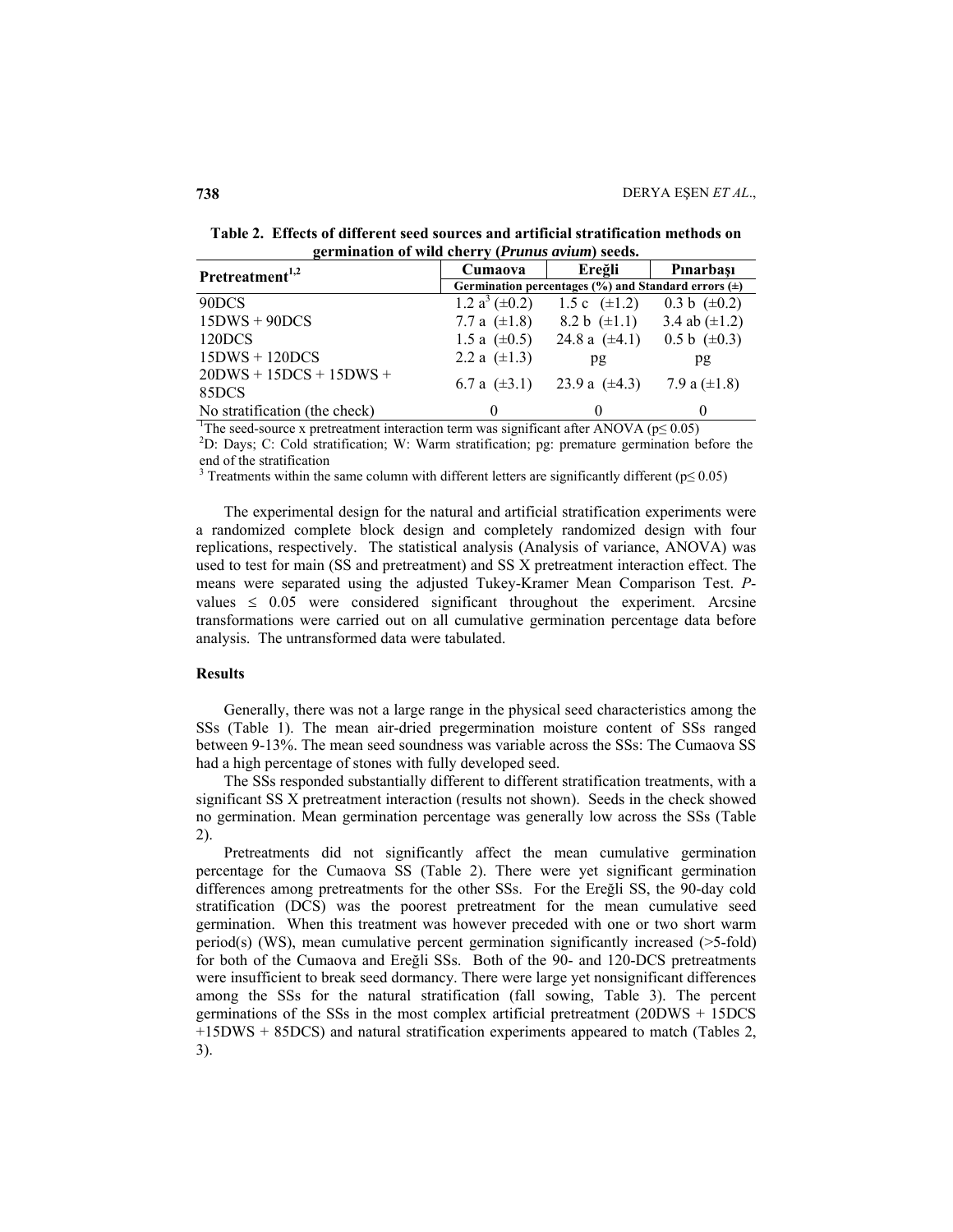**Table 3. The mean germination percentages of the seeds of various wild cherry seed sources in natural stratification (fall-sowing).** 

| Seed source <sup>1</sup>                                        | Germination percentages (%) |
|-----------------------------------------------------------------|-----------------------------|
|                                                                 | and Standard Errors $(\pm)$ |
| Ereğli                                                          | 20.1 $a^2$ ( $\pm$ 4.1)     |
| Cumaova                                                         | 9.1 a $(\pm 2.4)$           |
| Pinarbasi                                                       | $(\pm 1.0)$<br>3.1 a        |
| $\frac{1}{2}$ course main effect was significant ( $n < 0.05$ ) |                             |

Seed-source main effect was significant ( $p \le 0.05$ )<sup>2</sup>Means with the same latters are not significantly

<sup>2</sup>Means with the same letters are not significantly different ( $p \le 0.05$ )

**Table 4. Effects of 0.1 % Citric-acid-soaking + cold stratification combined treatment on germination of wild cherry seeds from Günbaşı.** 

| Pretreatment <sup>1</sup> | Mean germination percentages $(\% )$<br>and Standard Errors $(\pm)$ |
|---------------------------|---------------------------------------------------------------------|
| 48 h CiA $+$ 90D C        | 27.0 $a^2$ ( $\pm$ 4.2)                                             |
| 90D CS (the check)        | 14.0 ab $(\pm 2.4)$                                                 |
| $72 h CiA + 90 D C$       | 12.0 b $(\pm 1.6)$                                                  |
| 24 h CiA $+$ 90D C        | 8.5 b $(\pm 1.5)$                                                   |
| 96 h CiA + 90D C          | $(\pm 1.2)$<br>2.0c                                                 |

1 D: Days; C: Cold stratification; CiA: 0.1% citric acid treatment

<sup>2</sup> Means with different letters are significantly different ( $p \le 0.05$ ).

Soaking of seeds in 0.1% Citric acid (CiA) for varying periods prior to the standard 90 DCS significantly affected germination percentages (Table 4). The seeds of the 48 hour CiA soaking treatment plus 90DCS had a greater mean percent cumulative germination than the standard pretreatment, yet with a nonsignificant difference. The 24 hour and prolonged (>48-hour) CiA exposures significantly reduced mean seed germination rate.

Pretreatments also substantially affected seed germination speed for different SSs (Fig. 1). Germination speed was sluggish by day 10 and did not culminate by week 3 in the 90DCS pretreatment. The Ereğli SS had mostly a faster germination rate, when compared to those of the others in the rest of pretreatments. Germination was consistently very poor in the 120DCS pretreatment for the Cumaova and Pınarbaşı SSs. All SSs exhibited a progressively increasing germination in the most complex pretreatment (Fig. 1).

## **Discussion**

Seed moisture content can significantly affect germination rate in cherry species (Grisez, 1974). The mean moisture contents of wild cherry seeds in the present study did not vary substantially and were mostly above the critical levels (9-11%) reported for adequate germination of cherry species (Suszka *et al.*, 1996). Seed characteristics rarely vary with different seed sources for cherry species (Grisez, 1974). Similarly, no large differences in the physical seed characteristics studied in the present study were found among the three Turkish SSs. High variation in seed soundness that has been reported for wild cherry (Tukey, 1927, Grisez, 1974) was also observed in the present study. A negative relationship that appeared between seed size and germination for wild cherry in the present study was previously reported for *Prunus serotina* Ehrh., black cherry (Pitcher, 1984).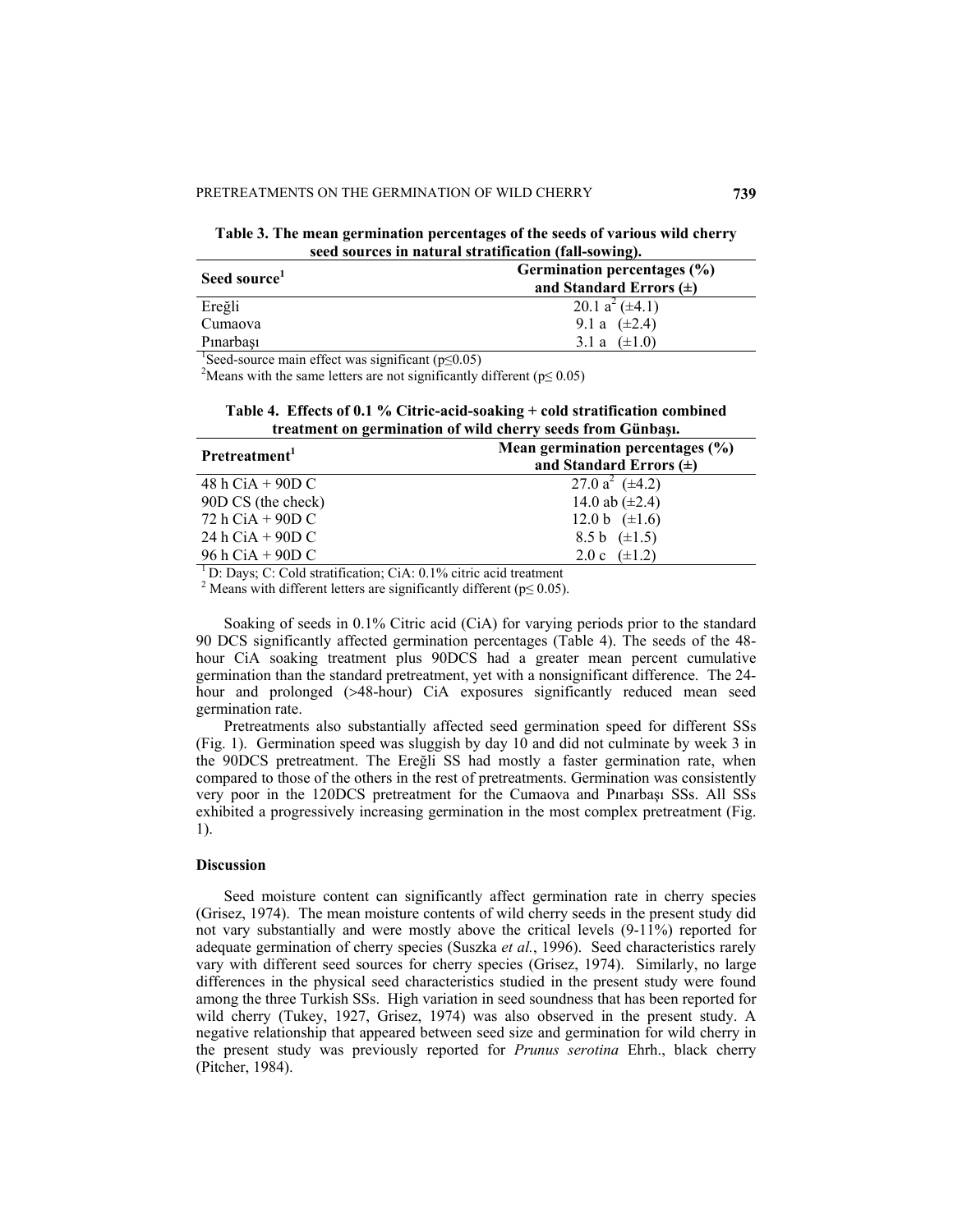

Fig. 1. Percent germination over time of the seeds of different wild cherry (*Prumus avium*) seed sources collected from the western Black Sea Region of Turkey under different artificial stratifications. Note the different of Turkey under different artificial stratifications. Note the different scales of the Y-axes. Fig. 1. Percent germination over time of the seeds of different wild cherry () seed sources collected from the western Black Sea Region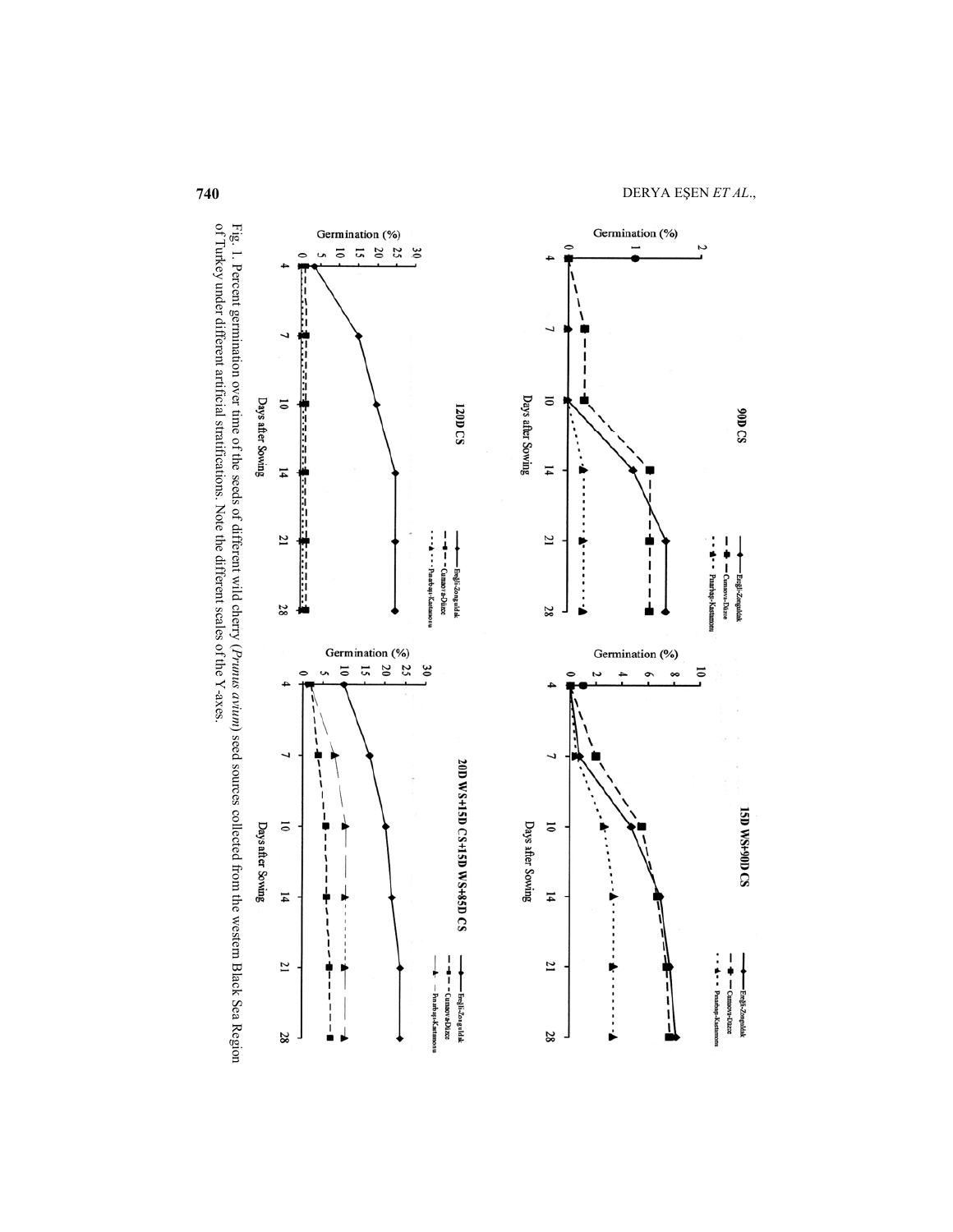Cherry seeds have 'an embryo dormancy', which is generally corrected by 3-4 months of cold stratification (Grisez, 1974). Significantly improved mean cumulative seed germination in the present study by consecutive periods of warm and cold artificial stratification regimes and natural stratification confirmed the previous reports in wild cherry seed germination trials. These trials concluded that 'complex' stratification regimes with consecutive warm and cold periods allowed cherry seeds to continue their development and overcome its 'deep' dormancy (Suszka, 1967; Grisez 1974; Finch-Savage *et al.*, 2002). Warm stratification is especially needed for underdeveloped seed prior to cold stratification (Finch-Savage, 2001; Finch-Savage *et al.*, 2002).

Wild cherry seed continues to germinate from three months to as long as two years (Grisez, 1974; Catalan, 1985; Ellis *et al.,* 1985). It grows on wide range of environments (Yaman, 2003, Eşen *et al.,* 2005). Variable seed germination behavior enhances plants survival over a wide range of habitats (Radosevich *et al.,* 1997). The 'trade-off' with seed polymorphism is less germination in 'optimal conditions' (Swanton, 2003), which might explain the generally low mean seed germination rates in the present experiment. The variable germination behavior that were observed in both artificial and natural stratification (i.e., continued germination into the second-year) in the present study might also be explained by the temperature regime to which wild cherry seeds were exposed to during stratification and germination periods (Suska, 2005, personal com.). Temperature increases during artificial or natural stratification or germination tests to  $20-25^{\circ}$ C put wild cherry seeds into a secondary dormancy state. This results in a mixture of dormant and nondormant seeds, substantially decreasing cumulative germination rate at the end of germination trial (Suska, 2005, personal com.). Therefore, Suska (2005, personal com.) suggests use of a recurring temperature regime alternating between  $\overline{3}$  and  $\overline{20^{\circ}C}$  for 16 and 8 hours, respectively, rather than use of a constant temperature regime for germination of wild cherry seed.

The results of the present study also showed the existence of a substantial seedsource variation within wild cherry, suggesting no broad generalizations should be made for wild cherry in Turkey, regarding level of seed dormancy, required pretreatments and germination behavior. The Ereğli seed source, the only a coastal seed source in the study, was mostly superior to the others in all pretreatments in both speed and cumulative rate of germination in spite of its relatively poor seed soundness (Table 2 and Fig. 1). Fast germination confers the seedlings of a species an advantage over its competitiors to rapidly capture resources and improves its survival rate (Radosevich *et al.*, 1997; Swanton, 2003).

The similarly great germination performances of the SS in both 120DCS and 20DWS + 15DCS +15DWS + 85DCS pretreatments might indicate that the Ereğli seeds had less ratio of underdeveloped seeds and needed a less complex pretreatment prior to germination (Table 2). Milder climatic conditions of Ereğli, as compared to those of the interior locations of other SSs might induce a lower level of seed dormancy in the seeds of SS (Grisez, 1974; Close & Wilson, 2002; Swanton, 2003). These results should however not rule out 'tree-to-tree variation' and variation within the same tree of wild cherry or seed polymorphism as significant determinants for variable germination behaviors among seed-sources (Grisez 1974; Isik, 1986, Radosevich *et al*., 1997; Finch-Savage, 2001; Finch-Savage *et al*., 2002). Thus, a cautious linkage between seed-source and germination behavior is made in the present study.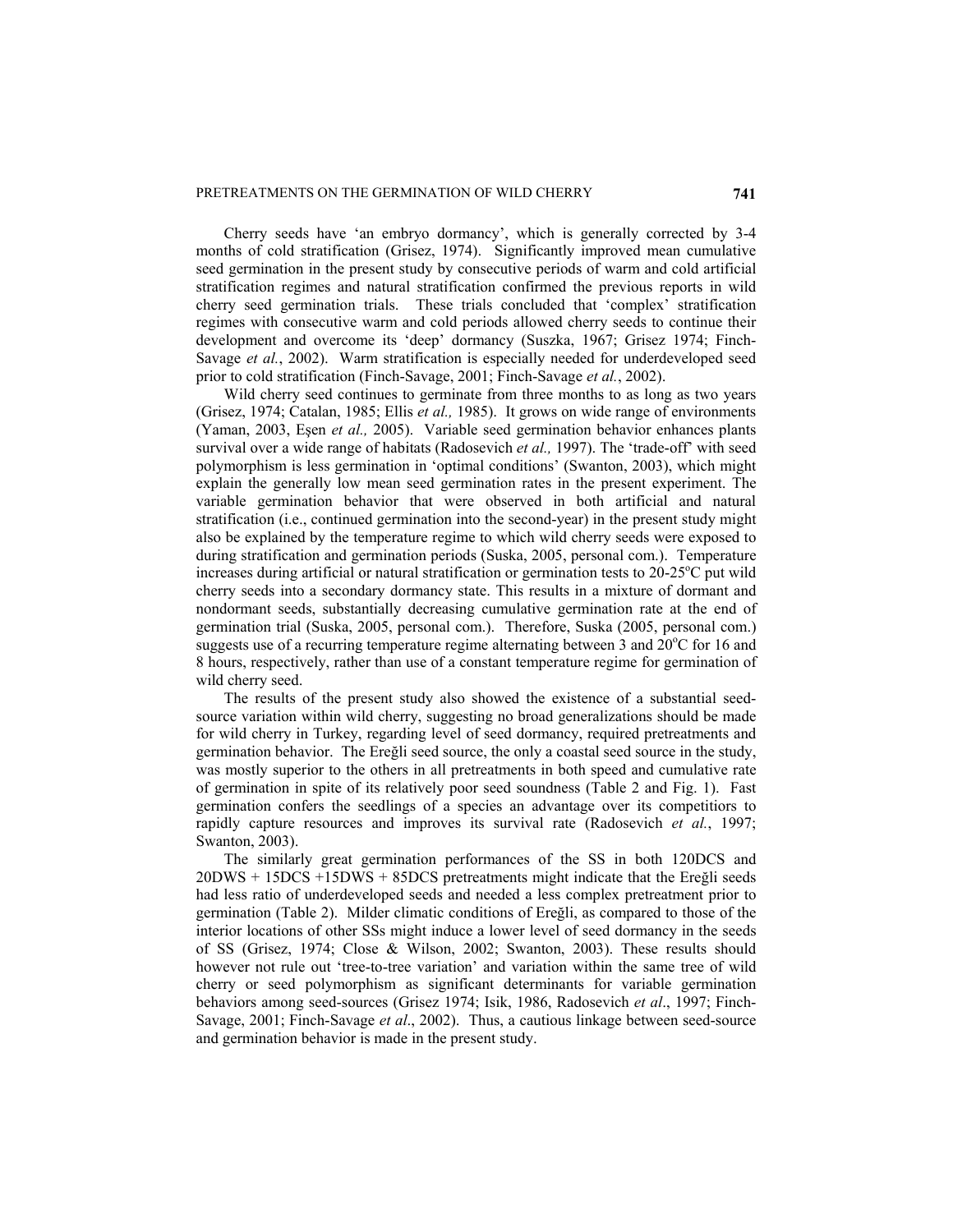Cherries have exhibited either variable results or no substantial increase in seed germination following chemical scarification (Grisez, 1974). Only, 48-hour 0.1% citric acid exposure prior to 120-day cold stratification substantially improved black cherry seeds (Jones, 1963; Grisez, 1974). Wild cherry similarly benefited from 48-hour weak Citric acid exposure prior to a 90-day cold stratification in the present study. Exposures longer than 48 hours however decrease germination substantially, probably due to embryo damage (Grisez, 1974).

## **Acknowledgments**

This research was funded by the TUBITAK (the Scientific and Technological Research Council of Turkey), grant number TOGTAG-3207. We thank the General Directorate of Forestry of Turkey for supplying the seeds and plantation sites and other services they have provided and Dr. Kani Işık and Dr. B. Suszka, for their previous reviews and comments for this paper.

#### **References**

- Anonymous. 1999. (International Seed Testing Association). International Rules for Seed Testing. *Seed Sci. Techn.*, 27 (Supplement): pp. 333.
- Anonymous. 1999. Düzce Orman Fidanlığı Toprak Revizyon Raporu. Eskişehir Orman Toprak Laboratuar Müdürlüğü, Eskişehir.
- Anonymous. 2001. DPT Ormancılık (Ağaçlandırma). Sekizinci Beş Yıllık Kalkınma Planı. Özel İhtisas Komisyonu Raporu, 2531/547, Ankara.
- Anonymous. 2005. Düzce Meteoroloji İstasyonu İklim Verileri. Meteoroloji İşleri Genel Müdürlüğü Arşivi, Ankara.
- Boydak, M. and H. Dirik. 1998. Ülkemizde hızlı gelişen türlerle bugüne kadar yapılan çalışmalarda ulaşılan aşama, uygulanan politika ve stratejiler, buna bağlı olarak uygulanabilecek strateji ve politika önerileri. *Hızlı Gelişen Türlerle Yapılan Ağaçlandırma Çalışmalarının Değerlendirilmesi ve Yapılacak Çalışmalar. Orman Bakanlığı Yayın Dairesi*, 83: 13-24.
- Catalan, G. 1985. Semillas de arboles arbustos forestales. *Monografia* 17. ICONA. Madrid.
- Close, D.C. and S.J. Wilson. 2002. Provenance effects on pre-germination treatments for *Eucalyptus regnans* and *E. delegatensis* seed. *Forest Ecol. Manag.,* 170: 299-305.
- Davis, P.H. 1972. *Flora of Turkey and Aegean Island.* Vol. 4. Univ. Press, Edinburgh.
- Ellis, R.H., T.D. Hong and E.H. Roberts. 1985. *Handbook of Seed Technology for Genebanks*. Volume II. Compendium of specific germination information and test recommendation. Int. Board for Plant Genetic Resources. Roma.
- Eriksson, G. 2001. Conservation of noble hardwoods in Europe. *Can. J. Forest Res.*, 31: 577-587.
- Eşen, D., O. Yıldız, Ş. Kulaç and M. Sargıncı. 2005. Türkiye Ormanlarının İhmal Edilen Değerli Yapraklı Türü Yabani Kiraz. *Orman Mühendisleri Odası Dergisi*, 4-5-6: 18-22.
- Finch-Savage, W.E. 2001.*Cherry Seed*. Horticulture Research International Booklet, Wellesbourne, Warwick CV35 9EF, UK.
- Finch-Savage, W.E., H.A. Clay and K.C. Dent. 2002. Seed maturity affects the uniformity of cherry (*Prunus avium* L.) seed response to dormancy-breaking treatments. *Seed Sci. Technol.,* 30: 483-497.
- Grisez, T.J. 1974. *Seeds of Woody Plants in the United States*. U.S. Dep. Agric., Agric. Handbook. 450: 658-673.
- Isik, K. 1986. Attitudinal variation in *Pinus brutia* Ten.: Seed and seedling characteristics.
- Jones, L.R. 1963. Effect of various pregermination treatments on germination of black cherry seed. *USDA Forest Service Research Note*, SE-8: 1-2.